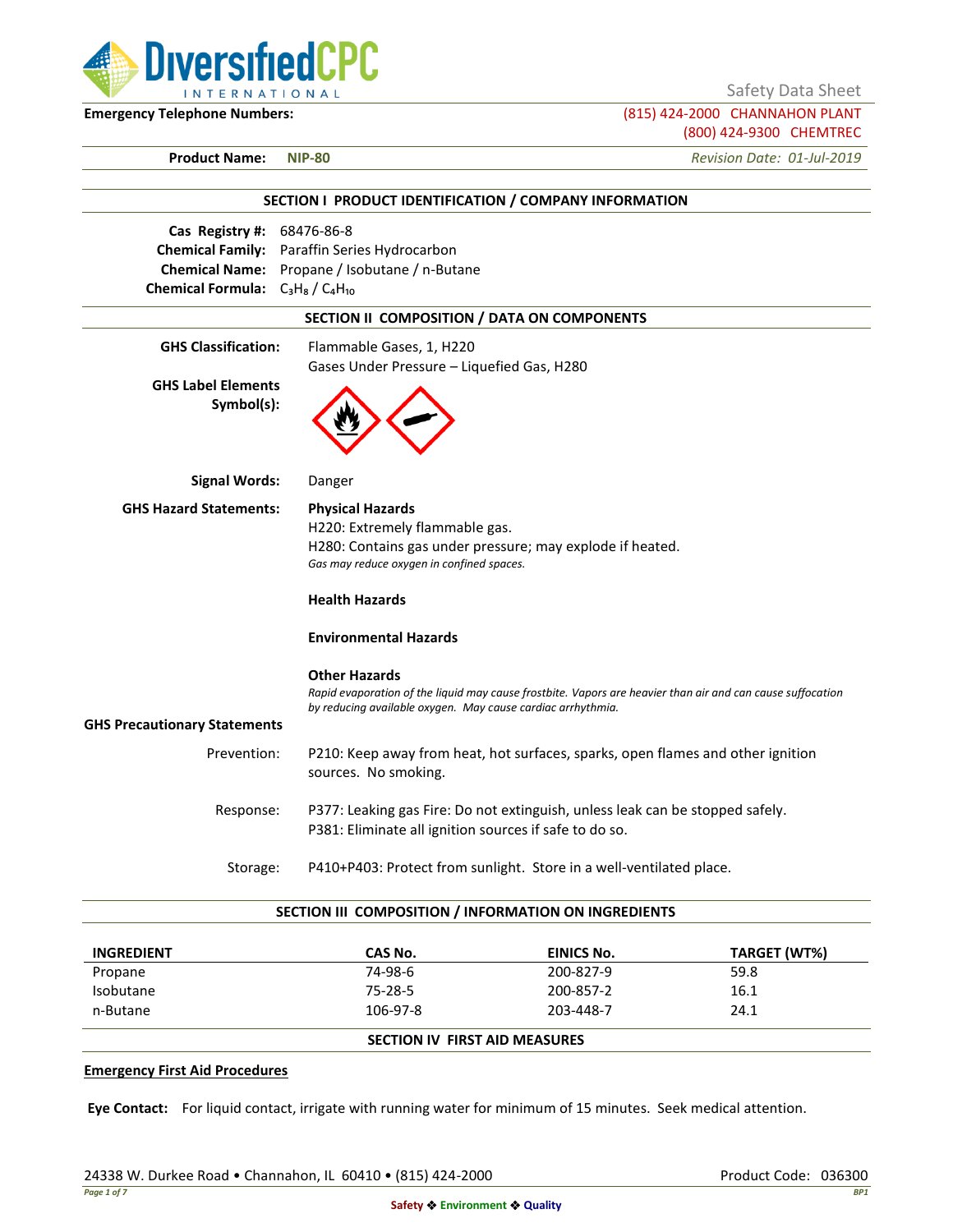

| Skin Contact: For liquid contact, warm areas gradually and get medical attention if there is evidence of frost bite or tissue |
|-------------------------------------------------------------------------------------------------------------------------------|
| damage. Flush area with lukewarm water. Do not rub affected area. If blistering occurs, apply a sterile                       |
| dressing. Seek medical attention.                                                                                             |
|                                                                                                                               |

**Inhalation:** Remove to fresh air. Artificial respiration and/or oxygen may be necessary. Consult a physician. **Ingestion:** This material is a gas under normal atmospheric conditions and ingestion is unlikely.

Most important symptoms and effects

**Acute:** Anesthetic effects at high concentrations.

**Delayed:** None known or anticipated. See Section 11 for information on effects from chronic exposure, if any.

**Notes to Physician:** Epinephrine and other sympathomimetic drugs may initiate cardiac arrhythmias in persons exposed to high concentrations of hydrocarbon solvents (e.g., in enclosed spaces or with deliberate abuse). The use of other drugs with less arrhythmogenic potential should be considered. If sympathomimetic drugs are administered, observe for the development of cardiac arrhythmias.

### **SECTION V FIRE FIGHTING MEASURES**

### **Suitable Extinguishing Media:**

Water spray, Water mist, Foam, Dry chemical or Carbon Dioxide. Carbon dioxide can displace oxygen. Use caution when applying carbon dioxide in confined spaces.

### **Fire Fighting Procedures:**

For fires beyond the initial stage, emergency responders in the immediate hazard area should wear protective clothing. When the potential chemical hazard is unknown, in enclosed or confined spaces, a self contained breathing apparatus should be worn. In addition, wear other appropriate protective equipment as conditions warrant (see Section 8). Isolate immediate hazard area and keep unauthorized personnel out. Stop spill/release if it can be done safely. If this cannot be done, allow fire to burn. Move undamaged containers from immediate hazard area if it can be done safely. Stay away from ends of container. Water spray may be useful in minimizing or dispersing vapors and to protect personnel. Cool equipment exposed to fire with water, if it can be done safely.

### **Unusual Fire and Explosion Hazards:**

Extremely flammable. Contents under pressure. This material can be ignited by heat, sparks, flames, or other sources of ignition. The vapor is heavier than air. Vapors may travel considerable distances to a source of ignition where they can ignite, flash back, or explode. May create vapor/air explosion hazard indoors, in confined spaces, outdoors, or in sewers. If container is not properly cooled, it can rupture in the heat of a fire. Drains can be plugged and valves made inoperable by the formation of ice if rapid evaporation of large quantities of the liquefied gas occurs. Do not allow run-off from fire fighting to enter drains or water courses – may cause explosion hazard in drains and may reignite.

**Hazardous Combustion Products**: Combustion may yield smoke, carbon monoxide, and other products of incomplete combustion. Oxides of nitrogen and sulfur may also be formed.

*See Section 9 for Flammable Properties including Flash Point and Flammable (Explosive) Limits.*

### **NPCA - HMIS RATINGS**

| <b>HEALTH</b>              |  |
|----------------------------|--|
| <b>FLAMMABILITY</b>        |  |
| <b>REACTIVITY</b>          |  |
| <b>PERSONAL PROTECTION</b> |  |

**PERSONAL PROTECTION - (***Personal Protection Information To Be Supplied By The User)*

### **SECTION VI ACCIDENTAL RELEASE MEASURES**

**Steps To Be Taken If Material Is Released or Spilled**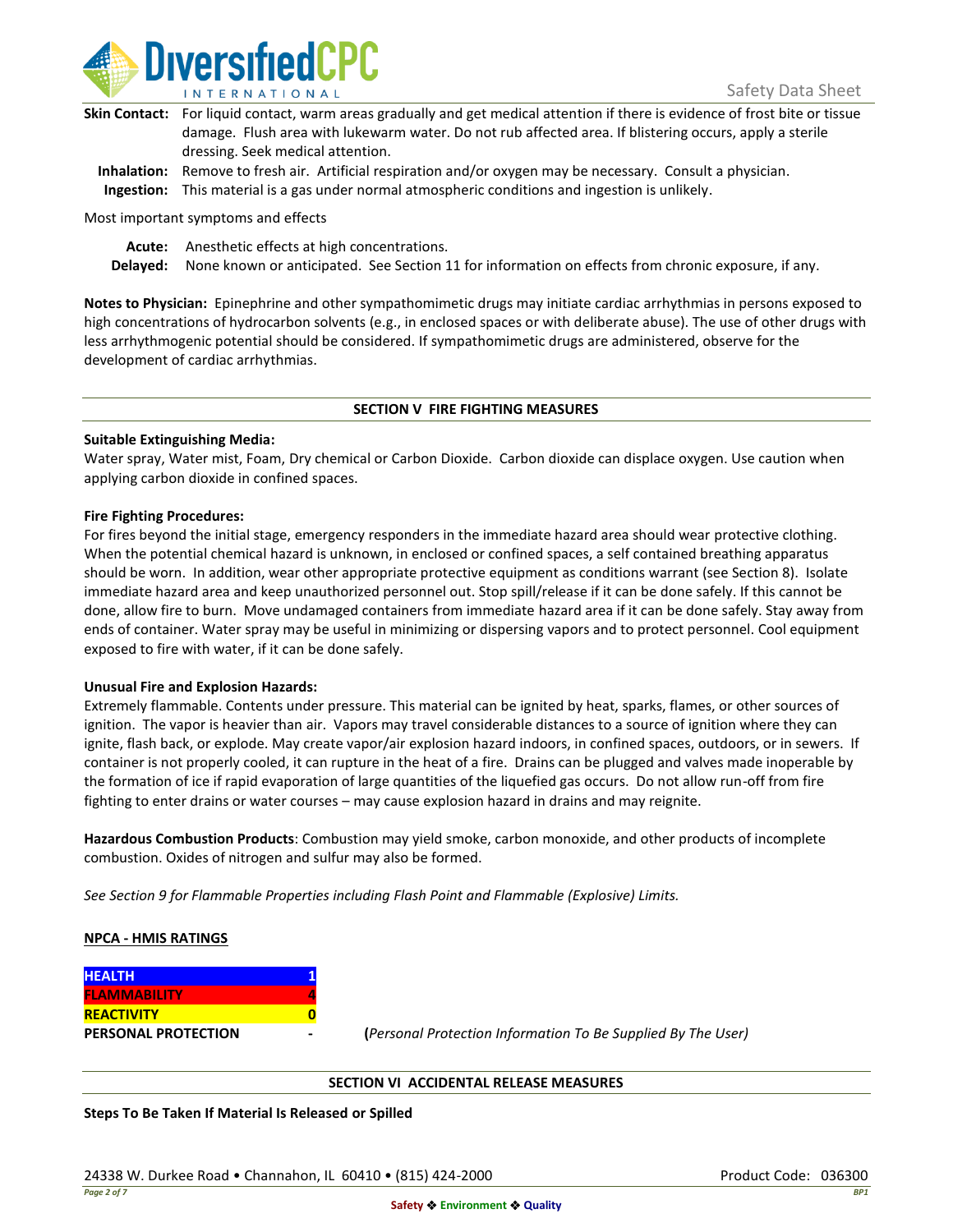

Avoid sources of ignition - ventilate area. Use water fog to evaporate or ventilate. Protect body against contact with liquid. If confined space - use self contained breathing apparatus. Consult local fire authorities.

**Personal Precautions:** Extremely flammable. Spillages of liquid product will create a fire hazard and may form an explosive atmosphere. Keep all sources of ignition and hot metal surfaces away from spill/release if safe to do so. The use of explosion-proof electrical equipment is recommended. Beware of accumulation of gas in low areas or contained areas, where explosive concentrations may occur. Prevent from entering drains or any place where accumulation may occur. Ventilate area and allow to evaporate. Stay upwind and away from spill/release. Avoid direct contact with material. For large spillages, notify persons downwind of the spill/release, isolate immediate hazard area and keep unauthorized personnel out. Wear appropriate protective equipment, including respiratory protection, as conditions warrant (see Section 8). See Sections 2 and 7 for additional information on hazards and precautionary measures.

**Environmental Precautions:** Stop spill/release if it can be done safely. Water spray may be useful in minimizing or dispersing vapors. If spill occurs on water notify appropriate authorities and advise shipping of any hazard.

**Methods for Containment and Clean-Up**: Notify relevant authorities in accordance with all applicable regulations.

Recommended measures are based on the most likely spillage scenarios for this material; however local conditions and regulations may influence or limit the choice of appropriate actions to be taken.

## **SECTION VII HANDLING AND STORAGE**

**Precautions for safe handling:** Comply with state and local regulations covering liquefied petroleum gases. Comply with NFPA Pamphlet #58. Keep away from heat or sources of ignition. Prohibit smoking in areas of storage or use. Take precautionary measures against static discharge. Use good personal hygiene practices and wear appropriate personal protective equipment (see section 8).

Contents are under pressure. Gases can accumulate in confined spaces and limit oxygen available for breathing. Use only with adequate ventilation. The use of explosion-proof electrical equipment is recommended and may be required (see appropriate fire codes). Refer to NFPA-70 and/or API RP 2003 for specific bonding/grounding requirements. Electrostatic charge may accumulate and create a hazardous condition when handling or processing this material. To avoid fire or explosion, dissipate static electricity during transfer by grounding and bonding containers and equipment before transferring material.

Do not enter confined spaces such as tanks or pits without following proper entry procedures such as ASTM D-4276 and 29CFR 1910.146.

**WARNING**: Unless otherwise specifically indicated, no odorant is added to this product. You cannot depend upon your sense of smell for leak detection! Ensure appropriate gas detection is available and working for the detection of leaks.

**Conditions for safe storage:** Keep container(s) tightly closed and properly labeled. Use and store this material in cool, dry, well ventilated areas away from heat, direct sunlight, hot metal surfaces, and all sources of ignition. Store only in approved containers. Post area "No Smoking or Open Flame." Keep away from any incompatible material (see Section 10). Protect container(s) against physical damage. Outdoor or detached storage is preferred. Indoor storage should meet OSHA standards and appropriate fire codes.

"Empty" containers retain residue and may be dangerous. Do not pressurize, cut, weld, braze, solder, drill, grind, or expose such containers to heat, flame, sparks, or other sources of ignition. They may explode and cause injury or death. Avoid exposing any part of a compressed-gas cylinder to temperatures above 125F (51.6C).

Gas cylinders should be stored outdoors or in well ventilated storerooms at no lower than ground level and should be quickly removable in an emergency.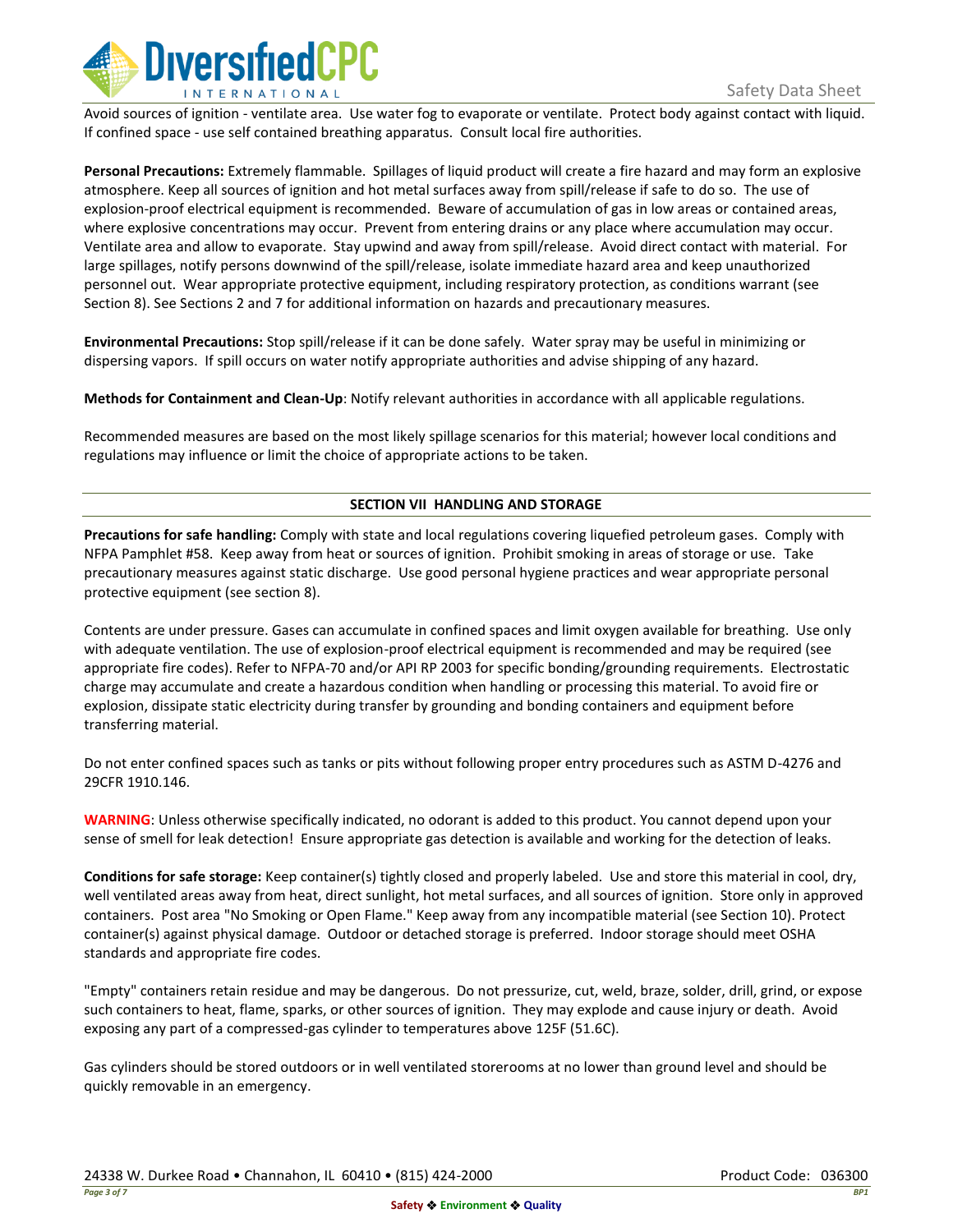

## **SECTION VIII EXPOSURE CONTROLS / PERSONAL PROTECTION**

### **Exposure Limits**

| Component                      |                                                                                                                                                                                                                                                                                                                                                                                                                                                                                                                                            | <b>ACIGH</b> | <b>ACIGH</b>      | <b>OSHA PEL</b> |                                                                                                                                                                                  |
|--------------------------------|--------------------------------------------------------------------------------------------------------------------------------------------------------------------------------------------------------------------------------------------------------------------------------------------------------------------------------------------------------------------------------------------------------------------------------------------------------------------------------------------------------------------------------------------|--------------|-------------------|-----------------|----------------------------------------------------------------------------------------------------------------------------------------------------------------------------------|
|                                |                                                                                                                                                                                                                                                                                                                                                                                                                                                                                                                                            | TLV (TWA)    | <b>TLV (STEL)</b> | (TWA)           | <b>OTHER PEL</b>                                                                                                                                                                 |
| Propane                        |                                                                                                                                                                                                                                                                                                                                                                                                                                                                                                                                            | Simple       | Simple            | 1000 ppm        |                                                                                                                                                                                  |
|                                |                                                                                                                                                                                                                                                                                                                                                                                                                                                                                                                                            | Asphyxiant   | Asphyxiant        |                 |                                                                                                                                                                                  |
| Isobutane                      |                                                                                                                                                                                                                                                                                                                                                                                                                                                                                                                                            |              | 1000 ppm          |                 |                                                                                                                                                                                  |
| n-Butane                       |                                                                                                                                                                                                                                                                                                                                                                                                                                                                                                                                            |              | 1000 ppm          |                 |                                                                                                                                                                                  |
| <b>Engineering Controls:</b>   |                                                                                                                                                                                                                                                                                                                                                                                                                                                                                                                                            |              |                   |                 | If current ventilation practices are not adequate to maintain airborne concentrations below<br>the established exposure limits, additional engineering controls may be required. |
| <b>Personal Protection:</b>    |                                                                                                                                                                                                                                                                                                                                                                                                                                                                                                                                            |              |                   |                 |                                                                                                                                                                                  |
| Eye/Face Protection:           | The use of eye protection (such as splash goggles) that meets or exceeds ANSI Z.87.1 is<br>recommended when there is potential liquid contact to the eye. Depending on conditions<br>of use, a face shield may be necessary.                                                                                                                                                                                                                                                                                                               |              |                   |                 |                                                                                                                                                                                  |
| <b>Skin Protection:</b>        | Impervious, insulated gloves recommended.                                                                                                                                                                                                                                                                                                                                                                                                                                                                                                  |              |                   |                 |                                                                                                                                                                                  |
| <b>Respiratory Protection:</b> | A NIOSH approved, self-contained breathing apparatus (SCBA) or equivalent operated in a<br>pressure demand or other positive pressure mode should be used in situations of oxygen<br>deficiency (oxygen content less than 19.5 percent), unknown exposure concentrations, or<br>situations that are immediately dangerous to life or health (IDLH).<br>A respiratory protection program that meets or is equivalent to OSHA 29 CFR 1910.134 and<br>ANSI Z88.2 should be followed whenever workplace conditions warrant a respirator's use. |              |                   |                 |                                                                                                                                                                                  |

Suggestions provided in this section for exposure control and specific types of protective equipment are based on readily available information. Users should consult with the specific manufacturer to confirm the performance of their protective equipment. Specific situations may require consultation with industrial hygiene, safety, or engineering professionals.

#### **SECTION IX PHYSICAL AND CHEMICAL PROPERTIES**

| <b>Odor Threshold: No Data</b>                | <b>pH:</b> Not Applicable | <b>Appearance &amp; Odor:</b> Clear, colorless liquefied gas with sweet petroleum odor. |                                                    |
|-----------------------------------------------|---------------------------|-----------------------------------------------------------------------------------------|----------------------------------------------------|
| <b>Melting / Freezing Point:</b> No Data      |                           | Initial Boiling Point / Range: $-31.0$ TO $+31.1$ °F                                    |                                                    |
| Flash Point (Method): -156 °F (Estimated)     |                           |                                                                                         | <b>Evaporation Rate:</b> $> 1$ (Ethyl Ether = 1.0) |
| Lower Explosion Limit: 1.8% (vol.) Gas in air |                           | Upper Explosion Limit: 9.5% (vol.) Gas in air                                           |                                                    |
| Vapor Pressure @ 70 °F: 80 PSIG               |                           | <b>Vapor Density (air = 1.00):</b> 1.686                                                |                                                    |
| <b>Specific Gravity (H2O = 1.00):</b> $0.533$ |                           | Solubility in Water @ 70 °F: 0.008%                                                     |                                                    |
| Percent Volatile by Volume: 100%              |                           | Auto-ignition temperature: No Data                                                      |                                                    |
| Decomposition Data: No Data                   |                           | Viscosity: No Data                                                                      |                                                    |

## **SECTION X STABILITY AND REACTIVITY**

| Stable                                                           |
|------------------------------------------------------------------|
| Hazardous Polymerization: Can not occur                          |
| None.                                                            |
| Carbon monoxide, volatile hydrocarbon vapors                     |
| High heat, spark, and open flames<br><b>Conditions to Avoid:</b> |
|                                                                  |

# **SECTION XI TOXICOLOGICAL INFORMATION**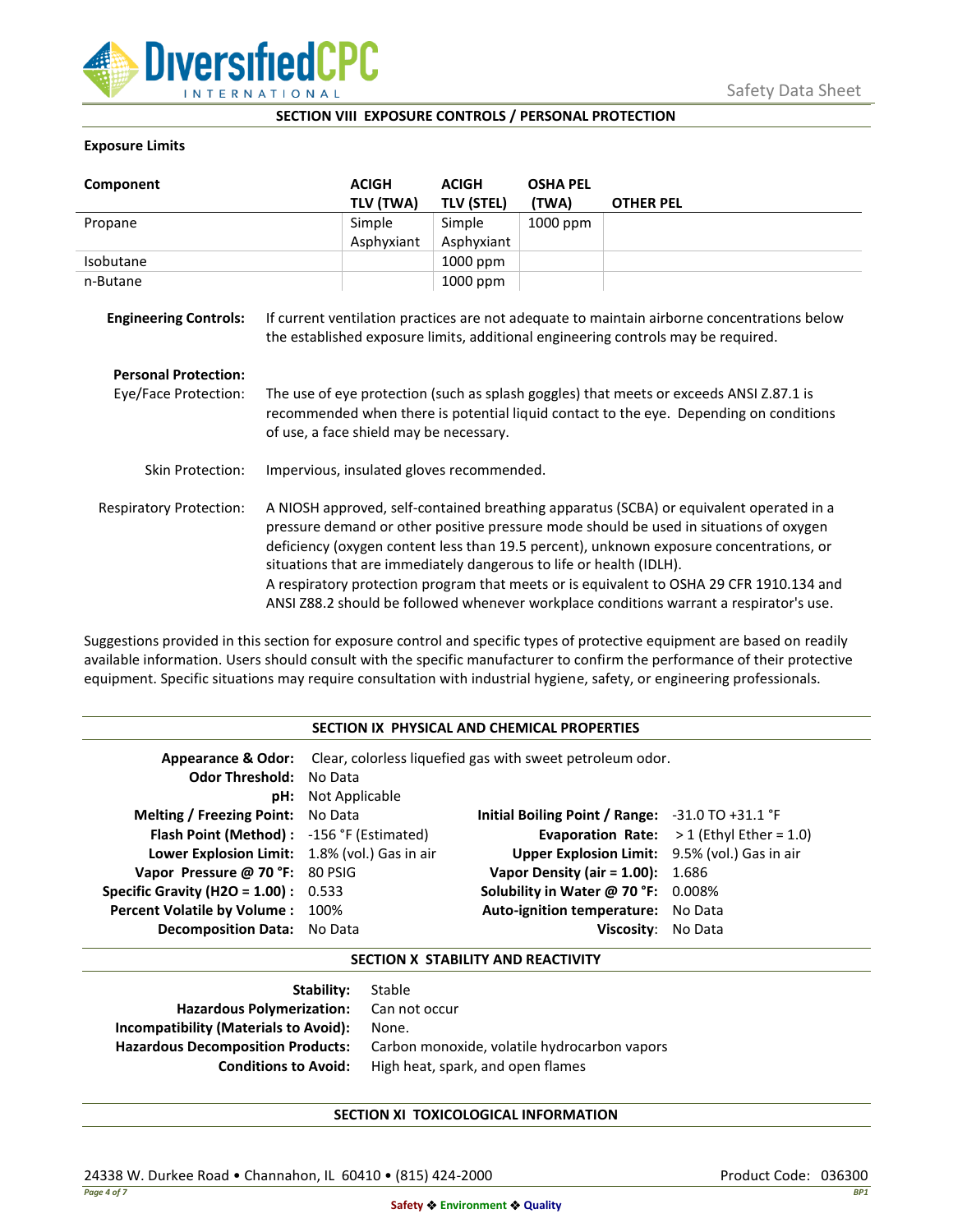

## **Effects Of Over Exposure**

**Ingestion:** Aspiration hazard!

- **Inhalation:** Inhalation of vapor may produce anesthetic effects and feeling of euphoria. Prolonged overexposure can cause rapid breathing, headache, dizziness, narcosis, unconsciousness, and death from asphyxiation, depending on concentration and time of exposure.
- **Skin Contact:** Contact with evaporating liquid can cause frostbite.

**Eye Contact:** Liquid can cause severe irritation, redness, tearing, blurred vision, and possible freeze burns.

**Specific Target Organ Toxicity (Single Exposure):** Not expected to cause organ effects from single exposure. **Specific Target Organ Toxicity (Repeated Exposure):** Not expected to cause organ effects from repeated exposure. **Carcinogenicity:** Not expected to cause cancer. This substance is not listed as a carcinogen by IARC, NTP or OSHA. **Germ Cell Mutagenicity:** Not expected to cause heritable genetic effects.

**Reproductive Toxicity:** Not expected to cause reproductive toxicity.

**Other Comments:** High concentrations may reduce the amount of oxygen available for breathing, especially in confined spaces. Hypoxia (inadequate oxygen) during pregnancy may have adverse effects on the developing fetus.

# **Information on Toxicological Effects of Components**

## **Propane**

*Target Organs:* No systemic or neurotoxic effects were noted in rats exposed to concentrations of propane as high as 12,000 ppm for 28 days.

*Reproductive Toxicity:* No adverse reproductive or developmental effects were observed in rats exposed to propane; no observed adverse effect level = 12,000 ppm.

## **n-Butane**

*Target Organs:* No systemic or neurotoxic effects were noted in rats exposed to concentrations of butane as high as 9,000 ppm for 28 days.

*Reproductive Toxicity:* No adverse reproductive or developmental effects were observed in rats exposed to butane; no observed adverse effect level = 12,000 ppm.

# **Isobutane**

*Target Organs:* No systemic or neurotoxic effects were noted in rats exposed to concentrations of isobutane as high as 9,000 ppm for 28 days.

*Reproductive Toxicity:* No adverse developmental effects were observed in rats exposed to concentrations of isobutane as high as 9000 ppm. Fertility and mating indices may have been affected at 9000 ppm but no effects were observed at 3000 ppm.

# **SECTION XII ECOLOGICAL INFORMATION**

**Toxicity:** Petroleum gases will readily evaporate from the surface and would not be expected to have significant adverse effects in the aquatic environment. Classification: No classified hazards.

**Persistence and Degradability:** The hydrocarbons in this material are expected to be inherently biodegradable. In practice, hydrocarbon gases are not likely to remain in solution long enough for biodegradation to be a significant loss process.

**Bioaccumulative Potential:** Not expected as having the potential to bioaccumulate.

**Mobility in Soil:** Due to the extreme volatility of petroleum gases, air is the only environmental compartment in which they will be found. In air, these hydrocarbons undergo photodegradation by reaction with hydroxyl radicals with half-lives ranging from 3.2 days for n-butane to 7 days for propane.

**Other Adverse Effects:** None anticipated.

# **SECTION XIII DISPOSAL INFORMATION**

### **Waste Disposal**

(1) Mechanical Recovery

24338 W. Durkee Road • Channahon, IL 60410 • (815) 424-2000 Product Code: 036300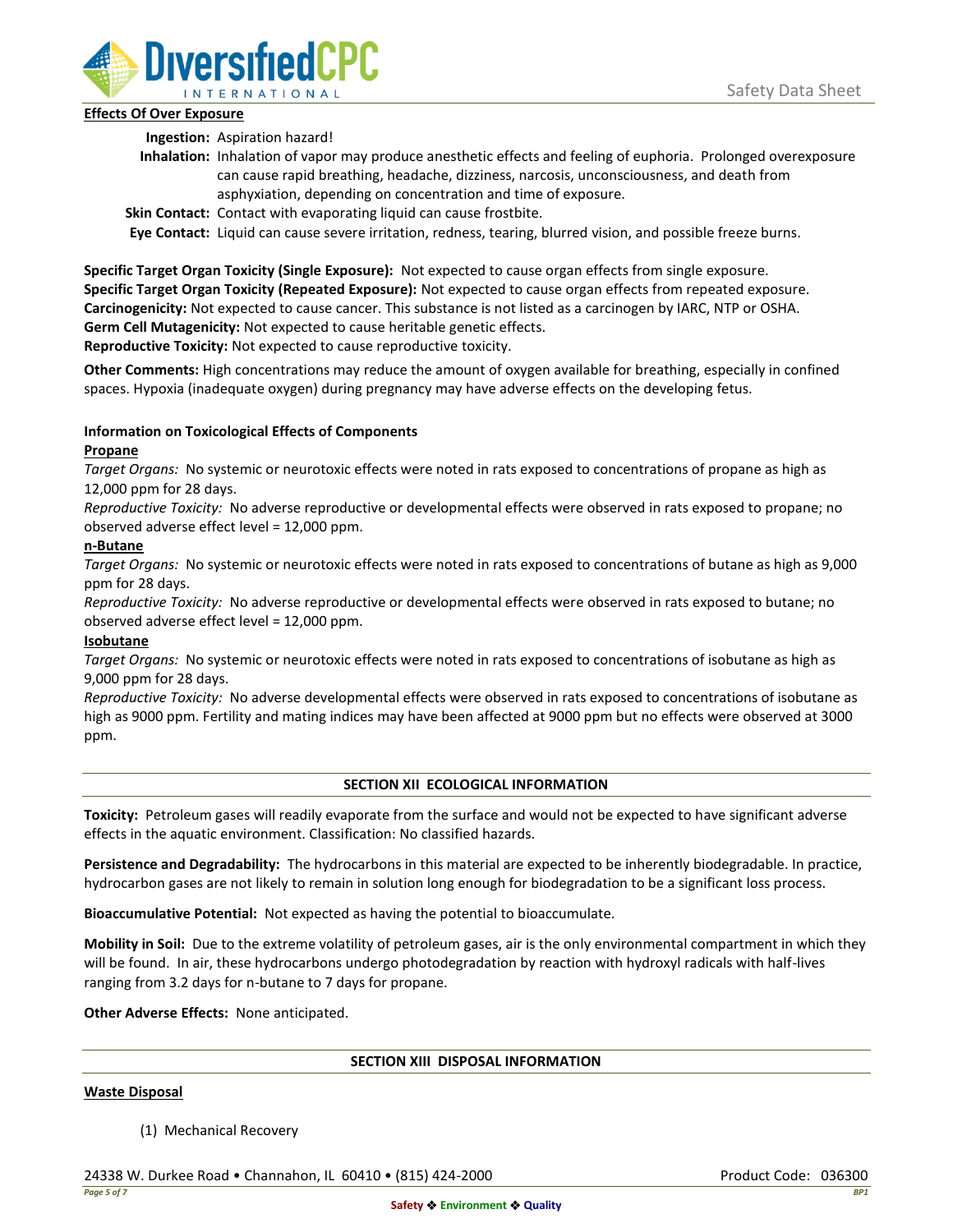

(2) Flare-Off At Safe Location (Vapors)

(3) Exhaust to Atmosphere in Safe Location (No Open Flames)

*\*\* Comply With All State and Local Regulations \*\**

### **SECTION XIV TRANSPORT INFORMATION**

#### **Transport Information**

UN1075, Petroleum Gases, Liquefied , 2.1

## **SECTION XV REGULATIONS**

### **Regulatory Information**

### **Chemical Inventories**

**USA TSCA:** All components of this product are listed on the TSCA Inventory. **Europe Einecs:** All components in this product are listed on EINECS **Canada Domestic Substances List (DSL):** This product and/or all of its components are listed on the Canadian DSL. **Australia AICS:** All components of this product are listed on AICS. **Korea ECL:** All components in this product are listed on the Korean Existing Chemicals Inventory (KECI). **Japan Miti (ENCS):** All components of this product are listed on MITI.

#### **SARA Title III:**

### **CERCLA/SARA (Section 302) Extremely Hazardous Substances and TPQs (in pounds):**

This material does not contain any chemicals subject to the reporting requirements of SARA 302 and 40 CFR 372.

### **SARA (311, 312) Hazard Class:**

| Acute Health:    | Yes |
|------------------|-----|
| Chronic Health:  | No  |
| Fire Hazard:     | Yes |
| Pressure Hazard: | Yes |

**SARA (313) Chemicals:** Not listed

**California Proposition 65:** This material does not contain any chemicals which are known to the State of California to cause cancer, birth defects or other reproductive harm at concentrations that trigger the warning requirements of California Proposition 65.

#### **EC Classification:**



F+ Extremely flammable

**Risk phrases:** 12 Extremely flammable.

## **Safety phrases:**

9 Keep container in a well-ventilated place.

16 Keep away from sources of ignition -No smoking.

33 Take precautionary measures against static discharges.

### **SECTION XVI OTHER INFORMATION**